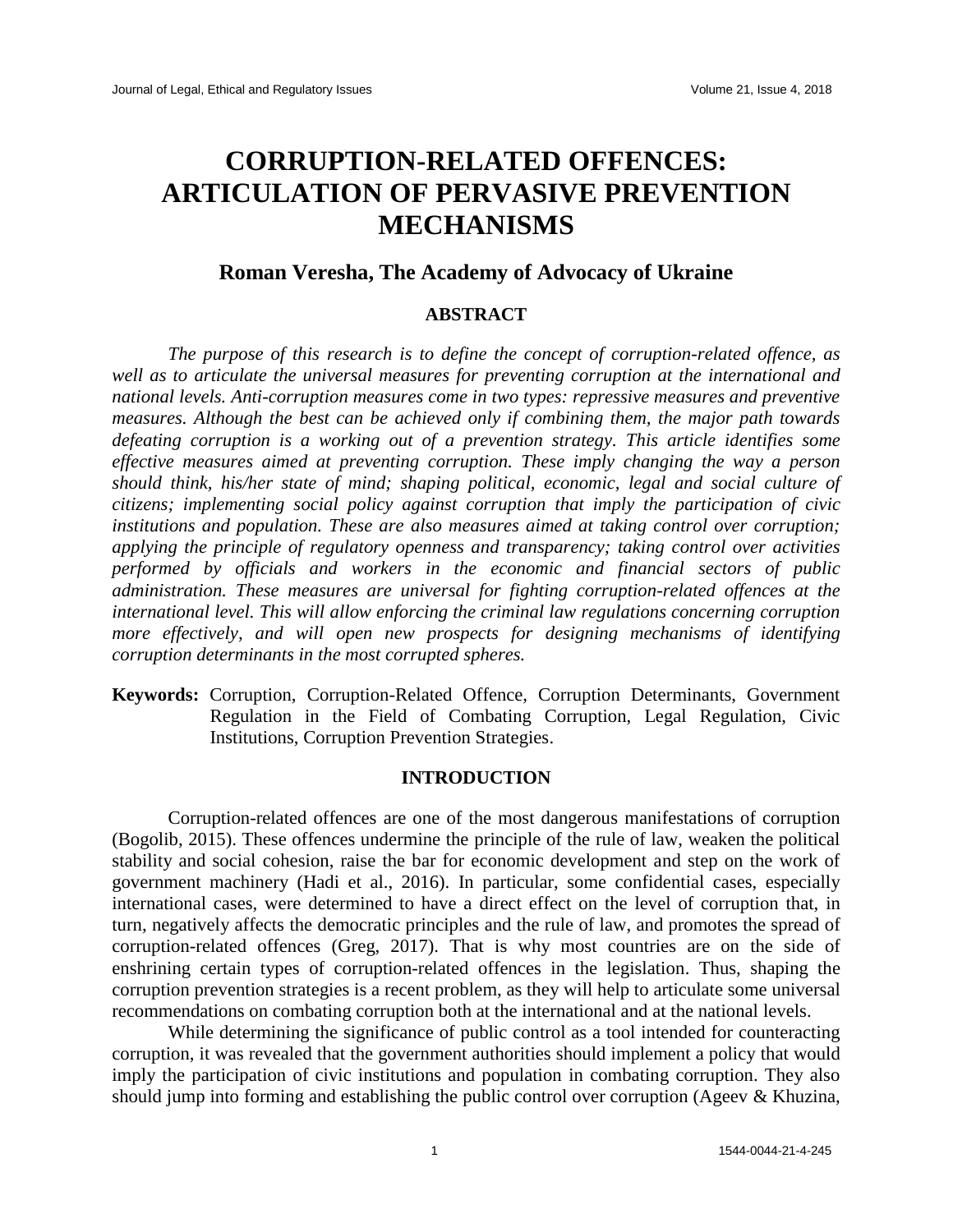2016). In order to reduce the level of corruption, it was given a criminological characteristic supported by a concept of a criminal act of corruption stating that a control should be taken over the activities performed by officials, and over the size of their allowances (Gumerov et al., 2016).

Much attention was drawn to the study of corruption in various spheres of government regulation, since a number of specific tools must be worked out in order to combat corruption in each of them. Since the analysis revealed that education is a particularly corrupted sphere, it has been revealed that this is one of those sectors that generate corruption in the first place (Abramov & Sokolov, 2017). According to scientists, rights of municipal workers (Ageev and Khuzina, 2016) and local authorities (Bernardino et al., 2015) should be restricted in order to combat the corruption-related offences. Public procurement is recognized as one of the risk spheres when it comes to corruption-related offences (Fazekas et al., 2016). Researchers also determined the role of the open financial information in taking control over corruption (based on indices recorded in 91 countries) (Vargas and Schlutz, 2016).

Nevertheless, even when some studies are defining the concept, classifying the corruption-related offences and prescribing punishment for corrupt practices, researchers generally do not consider these problems without touching the general aspects of corruption. Thus, authors defining the concept and types of corruption-related offences focus on the particular danger of corruption as a social phenomenon for the international community (Bogolib, 2015).

Preventive anti-corruption measures, which are undertaken together with repressive measures, occupy a special place in the fight against corruption. The researchers emphasize this aspect, defining prevention as an effective tool to reduce corruption (Prevention: An Effective Tool to Reduce Corruption, 1999). For the significance of preventive measures speaks the existence of other related publications (Internal control, preventing and fighting corruption, 2008).

Therefore, we tend to define the concept of corruption-related offence at the national and interethnic levels, to prove that enshrining it in the current criminal legislation is a reasonable measure, as well as to solve the problem of articulating the universal corruption prevention strategies.

#### **METHODS**

The methodological research basis includes the specific statistical data on corruptionrelated crimes as one of the most dangerous and widespread types of crime. These statistics relate to specific countries that highlight their levels of corruption.

Thus, these data allowed identifying the most and less corrupted countries (Corruption Perceptions Index, 2017). From data available, it follows that corruption in these countries has remained pretty much at the same level over the past five years (Table 1)

The methodological research basis also includes data on the impact of special anticorruption strategies designed to counteract the spread and boost the fight against corruptionrelated crimes. The list of these anti-corruption strategies includes six major strategies, developed by the director of the Global Indicators Group at the World Bank Group (Lopez-Claros, 2014). The analysis was applied to ten tips drawn up to stop and prevent further manifestations of corruption-related crimes (How to Stop Corruption, 2018) and five key ingredients to stop corruption from striking in the future (How to Stop Corruption, 2016).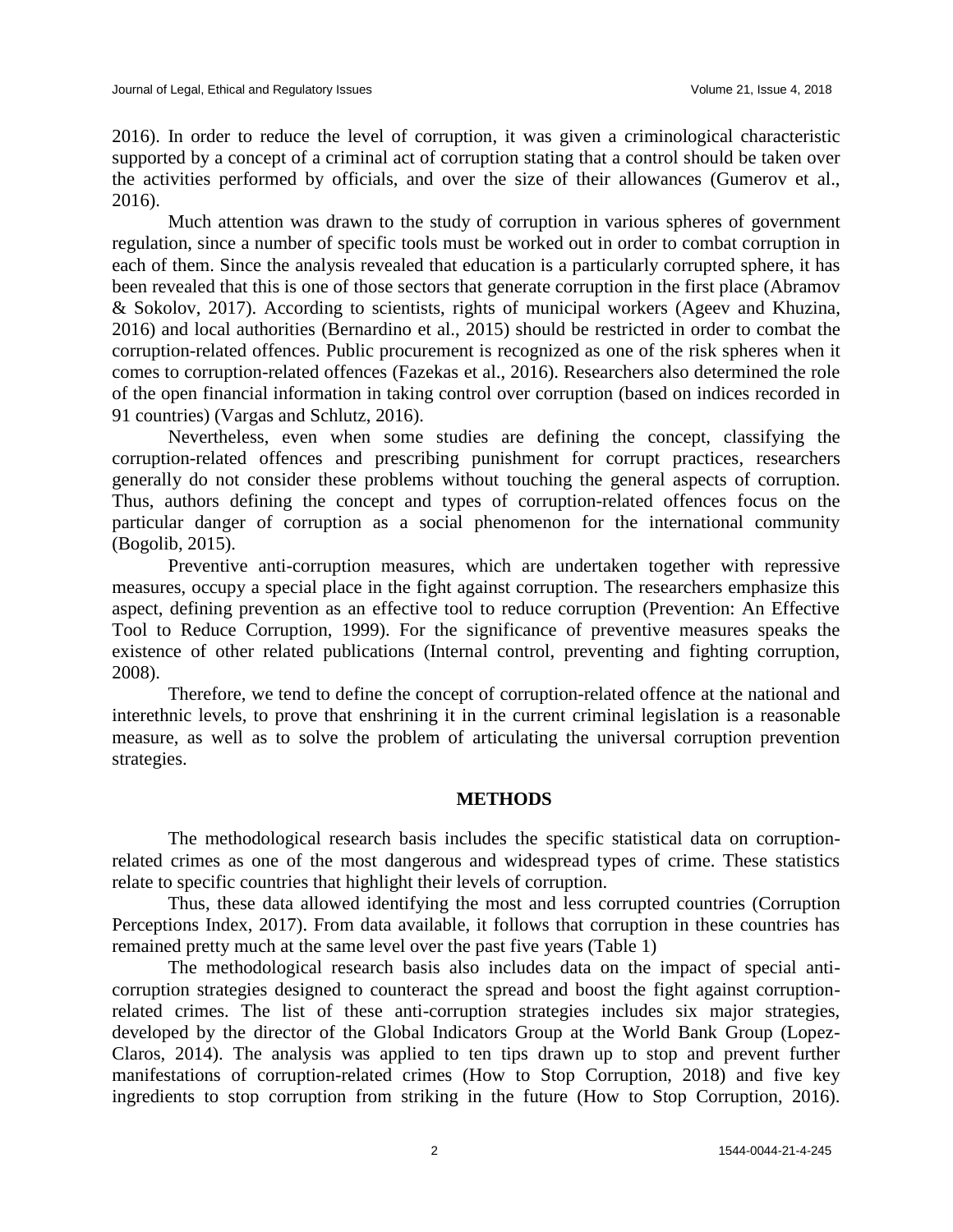Although all these measures have been developed for socially, economically and politically developed countries, most of them can be applied to counter corruption in countries with a lower level of development.

Developing of anti-corruption measures was guided by a number of international and national regulations that established basic provisions for combating this disturbing phenomenon.

| Table 1<br><b>LEVEL OF CORRUPTION</b> |               |      |      |      |      |      |  |  |
|---------------------------------------|---------------|------|------|------|------|------|--|--|
|                                       | Country       | 2017 | 2016 | 2015 | 2014 | 2013 |  |  |
| 1                                     | Denmark       | 89   | 90   | 91   | 92   | 91   |  |  |
| $\overline{2}$                        | New Zealand   | 89   | 90   | 91   | 91   | 91   |  |  |
| 3                                     | Finland       | 85   | 89   | 90   | 89   | 89   |  |  |
| 4                                     | Switzerland   | 85   | 86   | 86   | 86   | 85   |  |  |
| 5                                     | Norway        | 85   | 85   | 7    | 86   | 86   |  |  |
| 6                                     | Sweden        | 84   | 88   | 89   | 87   | 89   |  |  |
| 7                                     | Singapore     | 84   | 84   | 85   | 84   | 86   |  |  |
| 8                                     | Netherlands   | 82   | 83   | 87   | 83   | 83   |  |  |
| 9                                     | Canada        | 82   | 82   | 83   | 81   | 81   |  |  |
| 10                                    | Germany       | 81   | 81   | 81   | 79   | 78   |  |  |
| 11                                    | Venezuela     | 18   | 17   | 17   | 19   | 20   |  |  |
| 12                                    | Guinea-Bissau | 17   | 16   | 1    | 19   | 19   |  |  |
| 13                                    | Libya         | 17   | 14   | 16   | 1    | 15   |  |  |
| 14                                    | North Korea   | 17   | 08   | 08   | 08   | 08   |  |  |
| $\overline{15}$                       | Sudan         | 16   | 14   | 12   | 11   | 11   |  |  |
| 16                                    | Yemen         | 16   | 14   | 18   | 19   | 18   |  |  |
| 17                                    | Afghanistan   | 15   | 15   | 11   | 12   | 08   |  |  |
| 18                                    | Syria         | 14   | 13   | 18   | 20   | 17   |  |  |
| 19                                    | South Sudan   | 12   | 11   | 15   | 15   | 14   |  |  |
| 20                                    | Somalia       | 09   | 10   | 08   | 08   | 08   |  |  |

Source: Adapted from Transparency International. 25 January 2017.

### **RESULTS**

Corruption and corruption-related offences are not constant phenomena. Both quantitative and qualitative indicators that characterize this sphere of crime commitment change as years pass. Corruption is such a phenomenon that spreads very quickly under favourable conditions and adapts to changes that occur in society (socio-economic, political and cultural changes). Such traits entail the emergence of new offenses, including the corruption-related ones. On the other hand, such a crime can also make the society (some of its spheres) to handle corruption as a tool for meeting one's needs. Therefore, national legislators cannot always respond to new corruption-related offences or shape prevention strategies so quickly. This is another argument in favour of the fact that national and international criminal legislation should be extended by adding the concept of a corruption-related offence, since it will allow identifying new related offences quickly in accordance with the enshrined features of such.

Although the corruption-related offences develop in tune with the vast majority of social spheres, there are some spheres of public regulation that are recognized as the most corrupted ones. These are the housing-and-utilities services, building-and-construction and the healthcare. The following spheres can be added to this list: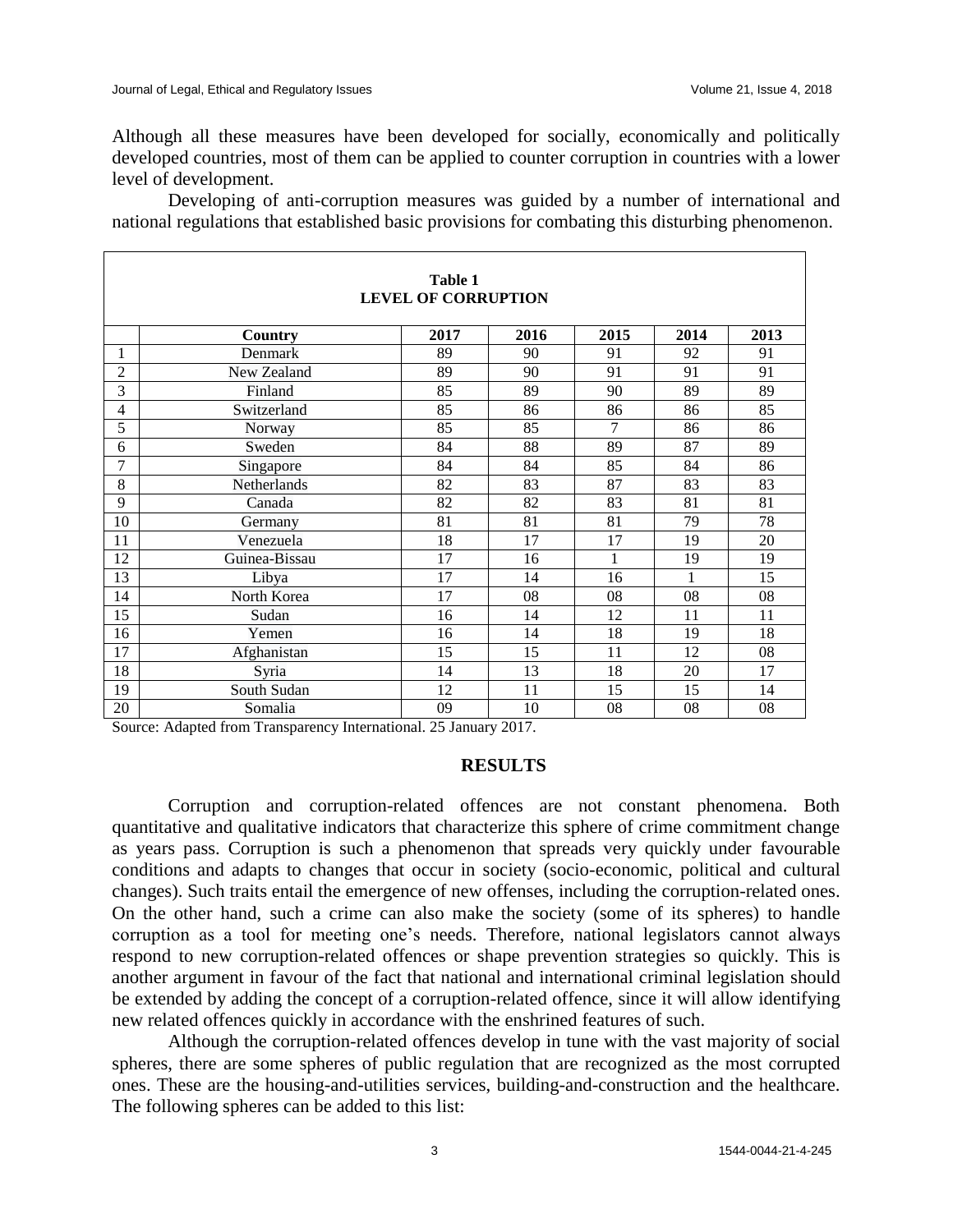- 1. Spheres that touch finances and capital turnover-budget allocations at the national and local levels that allow some individuals to accumulate capital using corrupt schemes.
- 2. Banking sector-corruption-related offences are committed by cooperating government and bank officials, who go for unlawful enrichment or for taking other benefits from opening banks, dealing with loans or budget funds, from portending to become a bankrupt, etc.
- 3. Government property privatization-corruption-related offences are associated with unlawful enrichment and benefits.
- 4. Government ownership-embezzlement and takeover of state-owned enterprises, illegal privatization of government property.

Significant effects on the level of national corruption have also the withdrawals, facilitated by corruption in the financial sector.

Corruption-related offences as an integral part of corruption are generally associated with the organized crime, which often crosses the national boundaries. Thus, the fight against it becomes an international problem. Corruption is currently an integral and important component of organized crime, because the corruption-related offences finance and secure the organized crime. This lays favourable grounds for committing dangerous national and international crimes.

Despite the fact that new types of corruption-related offences arise as the spheres of public life develop, they can be generally grouped by orientation and ways of commitment:

"*Unlawful taking of interest*; *offering unlawful benefits*; *illegal enrichment*; *giving a bribe to a person holding an office and/or rendering public services*; *commercial bribery*."

Corruption-related offences usually do not go beyond these criminal acts, but their manifestations may slightly change.

Considering the socially destructive character of corruption-related crimes and its wide incidence, almost all countries have a repressive anti-corruption tool. As already noted, most of the national criminal codes of different countries contain regulations that establish liability for corruption-related offences (Table 2). The latter are criminal acts associated with the receipts of unlawful profit, with offering unlawful profit, with bribery, and with illegal enrichment.

| Table 2<br>REGULATIONS CONCERNING CRIMINAL LIABILITY FOR CORRUPTION-RELATED OFFENCES<br><b>OUTLINED IN SOME NATIONAL CRIMINAL CODES</b> |                                                                   |  |  |  |  |  |
|-----------------------------------------------------------------------------------------------------------------------------------------|-------------------------------------------------------------------|--|--|--|--|--|
|                                                                                                                                         | <b>Active Corruption:</b>                                         |  |  |  |  |  |
|                                                                                                                                         | Article 164/a-In the Private Sector.                              |  |  |  |  |  |
|                                                                                                                                         | Article 244-Of Persons Exercising Public Functions.               |  |  |  |  |  |
|                                                                                                                                         | Article 244/a-Of Foreign Public Officials.                        |  |  |  |  |  |
|                                                                                                                                         | Article 245-Of High State Officials and Local Elected Officials.  |  |  |  |  |  |
|                                                                                                                                         | Article 312-Of the Witness, Expert or Interpreter.                |  |  |  |  |  |
|                                                                                                                                         | Article 319-Of Judges, Prosecutors and Other Justice Officials.   |  |  |  |  |  |
| The Criminal Code of                                                                                                                    | Article 319/a-Of a Judge or Official of International Courts.     |  |  |  |  |  |
| the Republic of Albania                                                                                                                 | Article 319/b-Of a Domestic and Foreign Arbiter.                  |  |  |  |  |  |
|                                                                                                                                         | Article 319/c-Of Members of the Foreign Courts Juries.            |  |  |  |  |  |
|                                                                                                                                         | <b>Passive Corruption:</b>                                        |  |  |  |  |  |
|                                                                                                                                         | Article 164/b-In the Private Sector.                              |  |  |  |  |  |
|                                                                                                                                         | Article 259-By Persons Exercising Public Functions.               |  |  |  |  |  |
|                                                                                                                                         | Article 259/a-Of Foreign Public Officials.                        |  |  |  |  |  |
|                                                                                                                                         | Article 260-By High State Officials and Local Elected Officials.  |  |  |  |  |  |
|                                                                                                                                         | Article 319/c-Of Judges, Prosecutors and Other Justice Officials. |  |  |  |  |  |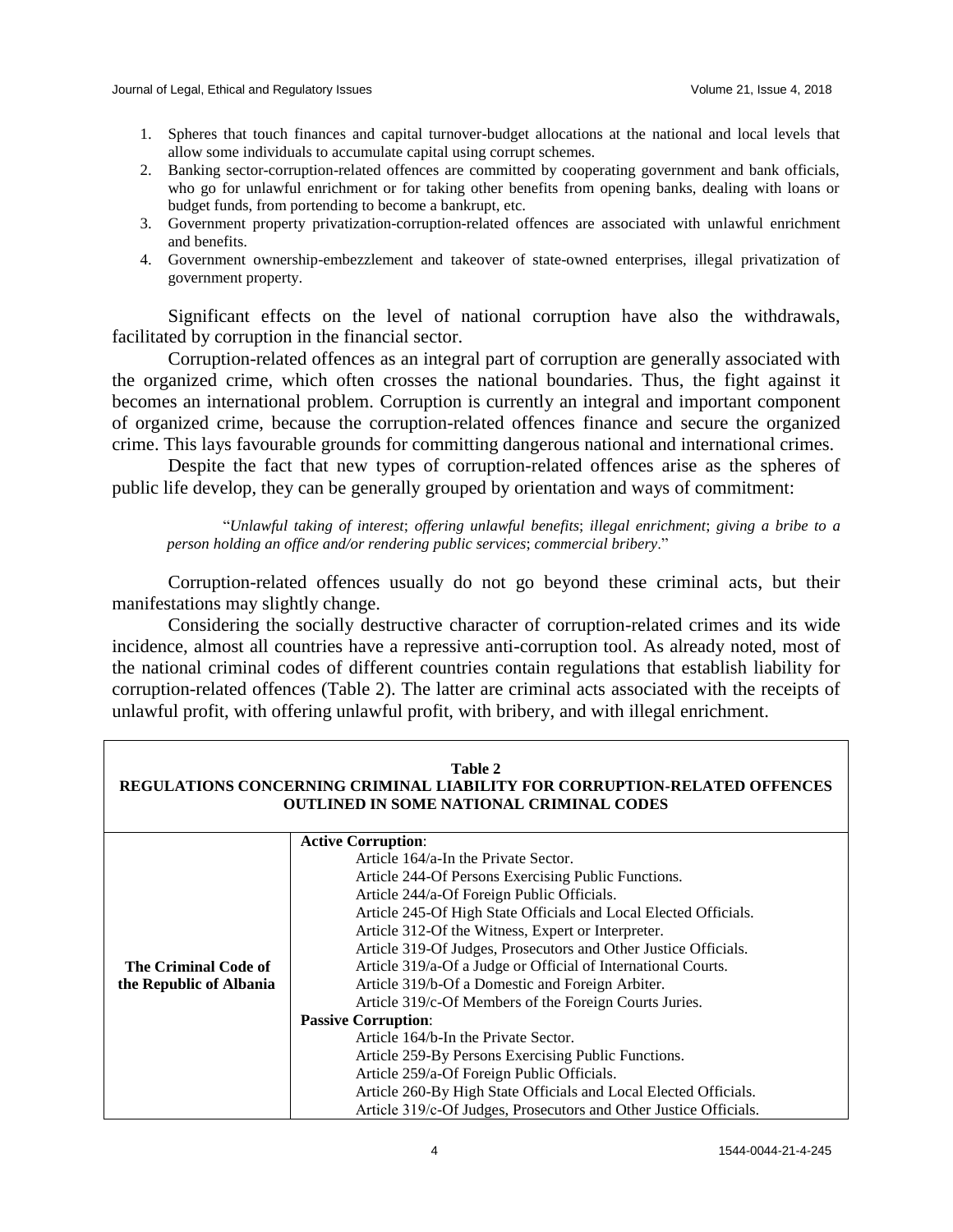| REGULATIONS CONCERNING CRIMINAL LIABILITY FOR CORRUPTION-RELATED OFFENCES<br>OUTLINED IN SOME NATIONAL CRIMINAL CODES |                                                                                                                                                                                                                                                                                                                                                                                                                                                                                                                                                                                                                                                                                                                                                                                                                                                                                                                                                                                                                                                                                                                                                                                                                                                                                                                                                                                                                                                                                                                                                                                                                                  |  |  |  |
|-----------------------------------------------------------------------------------------------------------------------|----------------------------------------------------------------------------------------------------------------------------------------------------------------------------------------------------------------------------------------------------------------------------------------------------------------------------------------------------------------------------------------------------------------------------------------------------------------------------------------------------------------------------------------------------------------------------------------------------------------------------------------------------------------------------------------------------------------------------------------------------------------------------------------------------------------------------------------------------------------------------------------------------------------------------------------------------------------------------------------------------------------------------------------------------------------------------------------------------------------------------------------------------------------------------------------------------------------------------------------------------------------------------------------------------------------------------------------------------------------------------------------------------------------------------------------------------------------------------------------------------------------------------------------------------------------------------------------------------------------------------------|--|--|--|
|                                                                                                                       | Article 319/d-Of a Judge or Official of International Courts.<br>Article 319/dh-Of a Domestic and Foreign Arbiter.                                                                                                                                                                                                                                                                                                                                                                                                                                                                                                                                                                                                                                                                                                                                                                                                                                                                                                                                                                                                                                                                                                                                                                                                                                                                                                                                                                                                                                                                                                               |  |  |  |
| The Criminal Code of<br>the Republic of Moldova                                                                       | Article 319/e-Of Members of the Foreign Courts Juries.<br>Article 324-Passive Corruption.<br>Article 325-Active Corruption.                                                                                                                                                                                                                                                                                                                                                                                                                                                                                                                                                                                                                                                                                                                                                                                                                                                                                                                                                                                                                                                                                                                                                                                                                                                                                                                                                                                                                                                                                                      |  |  |  |
| <b>The General Civil Penal</b><br><b>Code of Norway</b>                                                               | Section 111-If a public servant demands for himself or another public servant or for<br>the public authorities any unlawful tax, duty or remuneration for services rendered or<br>receives what is mistakenly offered to him as due in this respect, he shall be liable to<br>imprisonment for a term not exceeding five years.<br>Section 112-If a public servant demands for himself or another public servant any<br>unlawful remuneration for rendering services or is offered any(Repealed by Act of 4<br>July 2003 No. 79).<br>Section 114-If a judge, jury, expert or specialist in such role demands for himself or<br>another person any unlawful remuneration or is offered any (Repealed by Act of 4<br>July 2003 No. 79).<br><b>Section 128-Any person who by threats attempts to induce a public servant to perform</b><br>an official act unlawfully, or who is aids and abets to it, shall be liable to fines or<br>imprisonment for a term not exceeding one year.                                                                                                                                                                                                                                                                                                                                                                                                                                                                                                                                                                                                                                               |  |  |  |
| <b>The Swedish Penal Code</b>                                                                                         | <b>Chapter 17. On Crimes against Public Activity</b><br><b>Section 7-A</b> person who gives promises or offers a bribe or other improper reward to<br>an employee or other person defined in Chapter 20, Section 2, for the exercise of<br>official duties, shall be sentenced for bribery to a fine or imprisonment for at most two<br>years. (Law 1977: 103).<br>Section 8-A person who, in an election to public office or in connection with some<br>other exercise of suffrage in public matters, attempts to prevent voting or to tamper<br>with its outcome or otherwise improperly influence the vote, shall be sentenced for<br>improper activity at election to a fine or imprisonment for at most six months.<br>Section 17-If a bribe has been given to a person who is neither an employee of the<br>State or a local authority nor defined by Chapter 20, Section 2, second paragraph,<br>points 1-4, a public prosecutor may only prosecute if the crime is reported for<br>prosecution by the employer or principal of the person exposed to bribery or if<br>prosecution is called for in the public interest. (Law 1977: 103).<br>Chapter 20. On Misuse of Office, etc.<br><b>Section 2-An</b> employee, who receives, accepts a promise of or demands a bribe or<br>other improper reward for the performance of his duties shall be sentenced for taking a<br>bribe to a fine or imprisonment for at most two years. The same shall apply if the<br>employee committed the act before obtaining the post or after leaving it. If the crime is<br>gross, imprisonment for at most six years shall be imposed. |  |  |  |
| The Criminal Code of                                                                                                  | <b>BOOK I. GENERAL PROVISIONS</b><br>TITLE III. VIOLATION OF THE AUTHORITY OF THE STATE<br><b>CHAPTER II.</b> Offences against the Government committed by Civil Servants.                                                                                                                                                                                                                                                                                                                                                                                                                                                                                                                                                                                                                                                                                                                                                                                                                                                                                                                                                                                                                                                                                                                                                                                                                                                                                                                                                                                                                                                       |  |  |  |
| the French Republic                                                                                                   | <b>SECTION 3.</b> Breaches to the Duty of Honesty.<br>Sub-section 1-Improper Demands or Exemptions in Relation to Taxes<br>(Article 432-10).                                                                                                                                                                                                                                                                                                                                                                                                                                                                                                                                                                                                                                                                                                                                                                                                                                                                                                                                                                                                                                                                                                                                                                                                                                                                                                                                                                                                                                                                                     |  |  |  |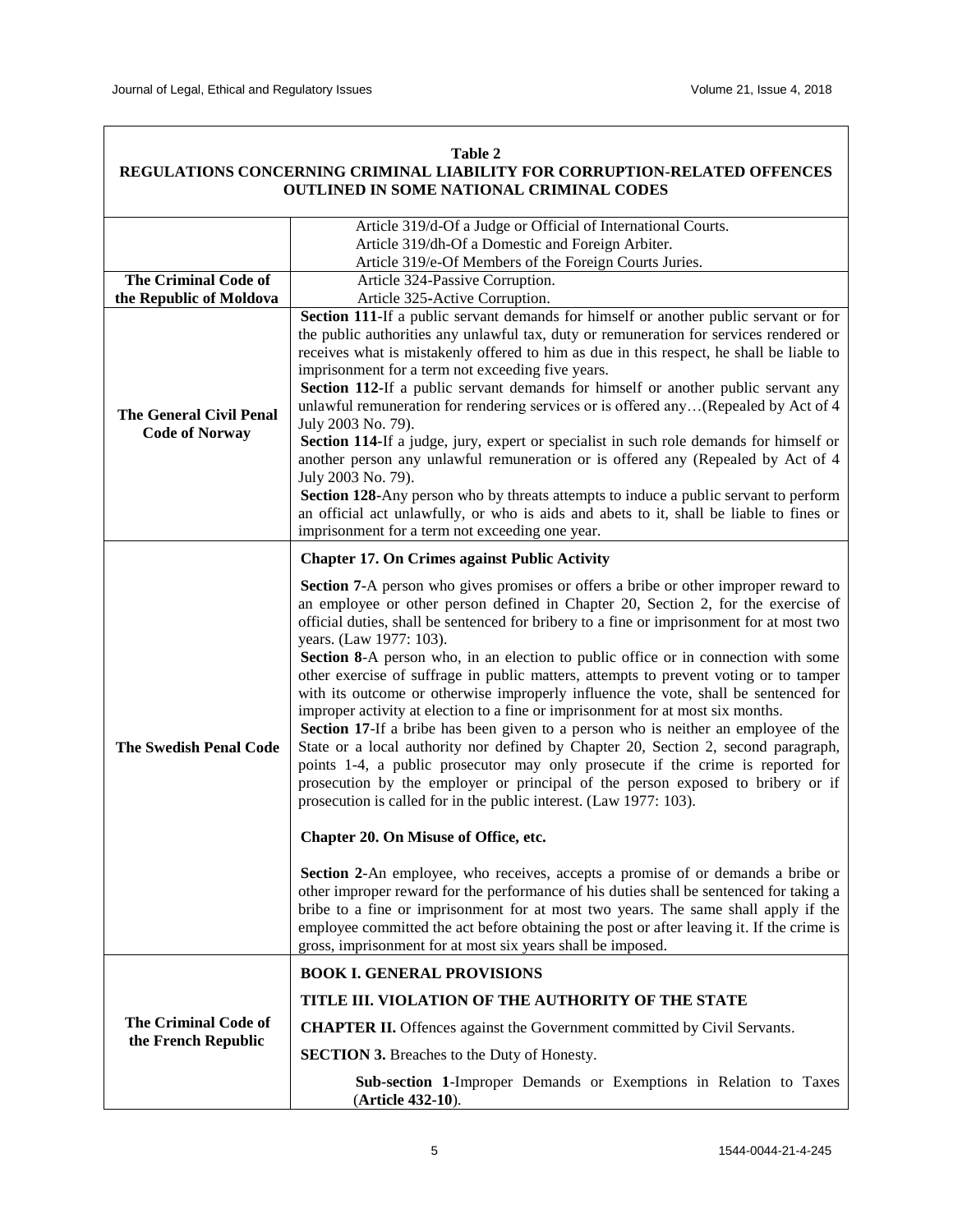| Table 2                                                                          |                                                                                                                                                                                                                                                                                                                                                                                                                                                                                                                                               |  |  |  |  |  |
|----------------------------------------------------------------------------------|-----------------------------------------------------------------------------------------------------------------------------------------------------------------------------------------------------------------------------------------------------------------------------------------------------------------------------------------------------------------------------------------------------------------------------------------------------------------------------------------------------------------------------------------------|--|--|--|--|--|
| <b>REGULATIONS CONCERNING CRIMINAL LIABILITY FOR CORRUPTION-RELATED OFFENCES</b> |                                                                                                                                                                                                                                                                                                                                                                                                                                                                                                                                               |  |  |  |  |  |
| <b>OUTLINED IN SOME NATIONAL CRIMINAL CODES</b>                                  |                                                                                                                                                                                                                                                                                                                                                                                                                                                                                                                                               |  |  |  |  |  |
|                                                                                  | Sub-section 2-Passive Corruption and Trading in Influence by Persons<br>Holding Public Office (Article 432-11).<br>Sub-section 3-Unlawful Taking of Interest (Article 432-12 and Article 432-<br>$(13)$ .                                                                                                                                                                                                                                                                                                                                     |  |  |  |  |  |
| The Criminal Code of<br>the Republic of<br>Lithuania                             | Article 225-Bribery.<br>Article 226-Trading in Influence.<br>Article 227-Graft.<br>Article 228-Abuse of Office.                                                                                                                                                                                                                                                                                                                                                                                                                               |  |  |  |  |  |
| The Criminal Code of<br><b>Ukraine</b><br>(amended 2016)                         | Article 368-Acceptance of an offer, promise or receipt of improper benefit by an<br>official.<br>Article 368-Illicit enrichment.<br>Article 368-Commercial bribery of an official private legal entity, regardless<br>of legal form.<br>Article 368-Bribing a person who provides public services.<br>Article 369-Offer, promise or provision of improper benefit to an official<br>Article 369-Trading in influence.<br>Article 369-Illegal influence on the results of official sports competitions.<br>Article 370-Provocation of bribery. |  |  |  |  |  |

Peculiarities of the national development history are one of the key determinants of corruption (Shashkova, 2015), as this period is a time, when the attitude to corruption is shaped and rooted. This attitude is not so much positive as bearable, in a certain way contributing to the development of this phenomenon. Other reasons behind corruption are:

- 1. Lack of political will of society that makes it impossible to enforce the anti-corruption laws in a fair and impartial manner.
- 2. High level of regulatory bureaucracy.
- 3. Low salaries.
- 4. Low chance of tracing and punishing those, who commit corruption-related offences.
- 5. Poor culture/morality development in society.

These circumstances foster tolerance for corruption in society.

In the light of these determinants, anti-corruption measures will be effective only if they are aimed at overcoming the causes of corruption at the national level. Such measures imply:

- 1. Implementing the state policy on combating corruption that would provide for the civic institutions and population participating in the fight.
- 2. Taking control over corruption.
- 3. Applying the principle of regulatory openness and transparency.
- 4. Taking control over activities performed by officials and workers in the economic and financial sectors of public administration.

Besides the repressive measures, which imply a strict criminal responsibility, there are less radical, but more effective ones, defined as preventive measures. These measures can be developed within the framework of a wide criminological research, which includes the analysis of corruption indicators, determinants, dynamics, etc. (Gumerov et al., 2015). Nevertheless, as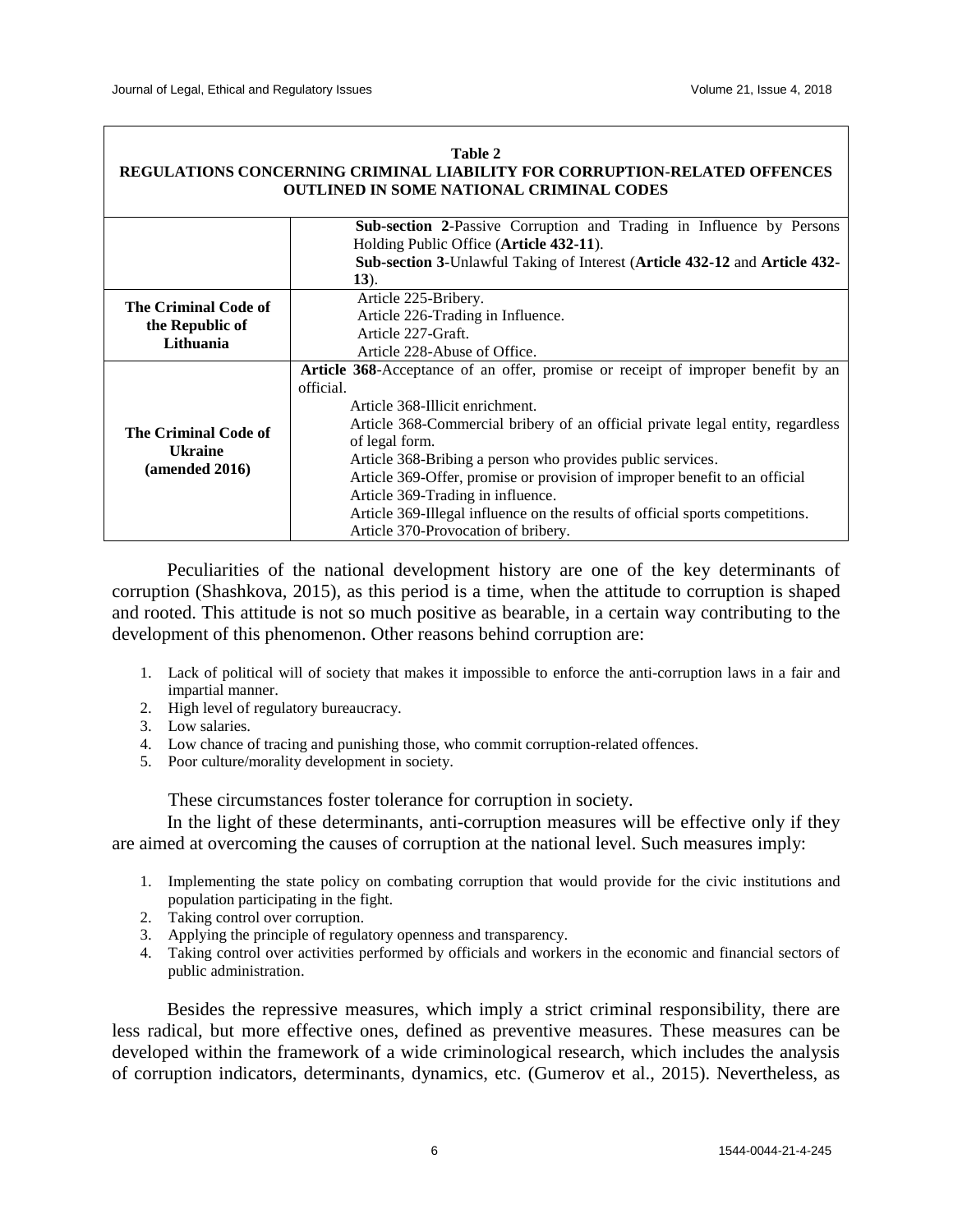preventive strategy development is usually the subject of separate studies (Preventing corruption, 2017).

The leading measures aimed at preventing the corruption-related offences should be those that are aimed at changing the way a person should think, his/her state of mind, and at shaping the political, economic, legal and social culture of citizens. If such an environment is created, regulations on combating corruption will be effectively enforced at the national level. These anticorruption measures are universal and must be enshrined in the legislation of all states, in particular in the legislation of Ukraine.

Enshrining the concept of a corruption-related offence in the legislation is one of debatable issues. The reasonability of such a step is evidenced by the existence of terms "*corruption*" and "*corruption offence*" that are outlined in a number of national and international regulations and acts (Table 3).

| Table 3<br>NATIONAL AND INTERNATIONAL ANTI-CORRUPTION REGULATIONS AND ACTS |                                                                                                                                                                                                                      |  |  |  |  |
|----------------------------------------------------------------------------|----------------------------------------------------------------------------------------------------------------------------------------------------------------------------------------------------------------------|--|--|--|--|
| <b>Country/Organization</b>                                                | <b>Regulation/Act</b>                                                                                                                                                                                                |  |  |  |  |
| The USA                                                                    | Inter-American Convention against Corruption (1997).<br>$\bullet$<br>Racketeer Influenced and Corrupt Organization Act, commonly referred as<br>the RICO Act.                                                        |  |  |  |  |
| The Federal Republic of<br>Germany                                         | The Anti-Corruption Act 1997.                                                                                                                                                                                        |  |  |  |  |
| The French Republic                                                        | The Sapin Anti-Corruption Law (1993).<br>٠<br>The Decree on the Central Service for the Prevention of Corruption of 1993.<br>Law No. 2007-1598 on Fighting Corruption.                                               |  |  |  |  |
| The Nation of Brunei                                                       | The Law on the Prevention of Corruption (1998).<br>$\bullet$                                                                                                                                                         |  |  |  |  |
| The Federal Republic of<br>Nigeria                                         | The Corrupt Practices and other Related Offences Act 2000.                                                                                                                                                           |  |  |  |  |
| The Kyrgyz Republic                                                        | The Law on Fighting Corruption (2003).                                                                                                                                                                               |  |  |  |  |
| The Republic of Tajikistan                                                 | The Law on Fighting Corruption.                                                                                                                                                                                      |  |  |  |  |
| Ukraine                                                                    | The Law of Ukraine on Prevention of Corruption (2014).<br>The Law of Ukraine on the National Anti-Corruption Bureau of Ukraine<br>(2014).<br>The Law of Ukraine on Amendments to Certain Legislative Acts of Ukraine |  |  |  |  |
|                                                                            | Relating to Determination of Final Beneficiaries-Legal Persons and Public<br>Figures (2014).                                                                                                                         |  |  |  |  |
| The UN                                                                     | The United Nations Convention against Corruption (2003).                                                                                                                                                             |  |  |  |  |
| The EU                                                                     | The European Union Convention Against Corruption (1997).                                                                                                                                                             |  |  |  |  |

The lack of a single universal concept of corruption-related offence also has a negative impact on the national anti-corruption development (Mungiu-Pippidi, 2016), since the lack of defined common features of corruption-related offences leads to the situation, when persons can avoid being liable for committing corruption-related offences. This, in turn, can create the illusion of impunity for corruption. Therefore, a general definition covering as much as possible features of a corruption-related offence is required.

Shaping the pervasive anti-corruption strategies requires a clear understanding of what are the corruption determinants. In particular, there are such determinants established: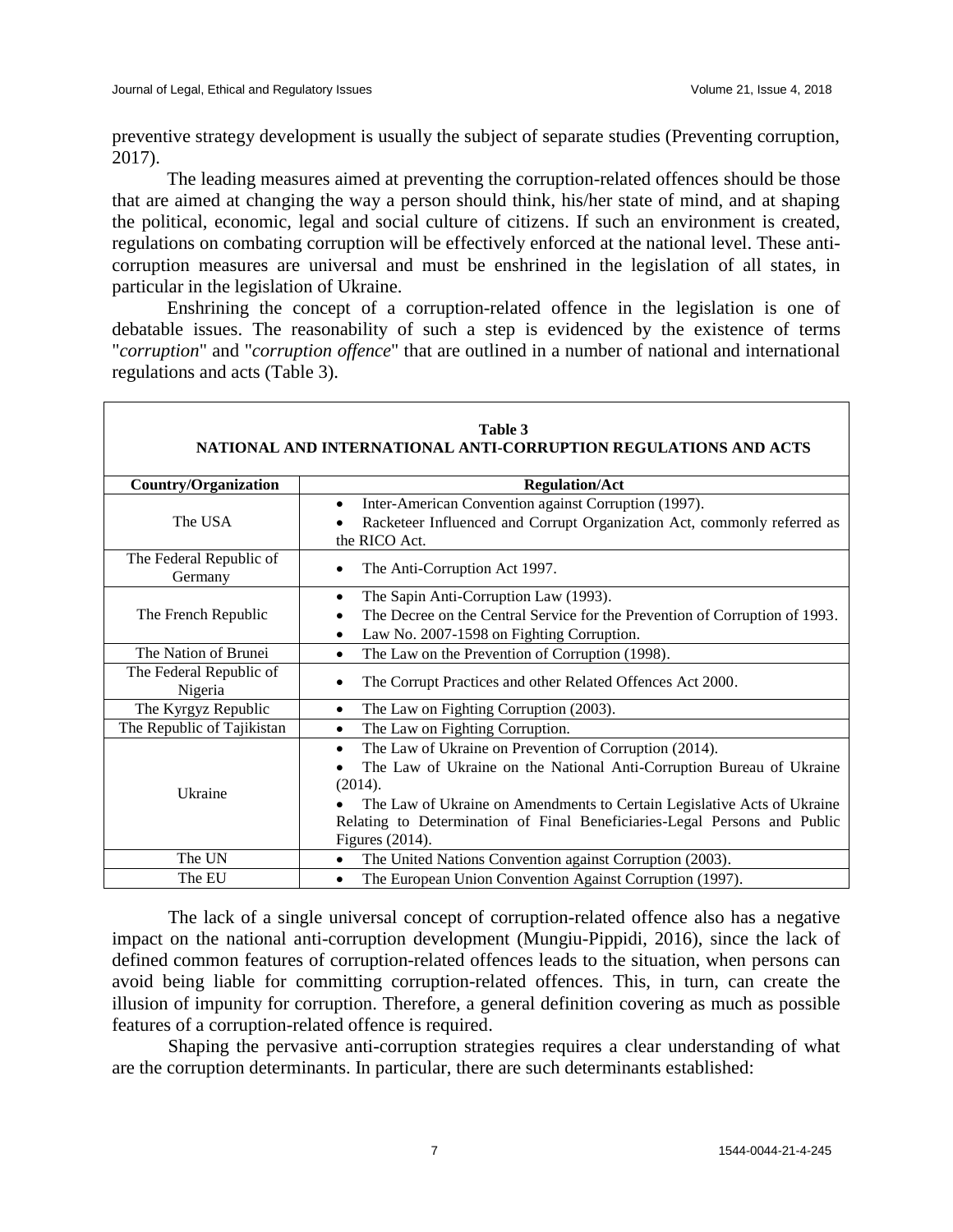- 1. Government favouritism that contributes to unlawful taking of interest or to illegal enrichment by persons favoured by those, who hold a higher position (Doroftei, 2016).
- 2. Non-public financial information that contributes to corruption in the financial sphere (Vargas and Schlutz, 2016).
- 3. Strictly confidential criminal cases, especially international ones (for example, terrorist attacks in the United States on September 11, 2001) (Greg, 2017).

We agree with these corruption determinants that represent together with those that we have already mentioned a more or less complete picture of corruption determinants that spark corruption in the most of countries. These determinants may be present together or in part depending on the features of the state system, as well as on the features of socio-economic, political, cultural and historical development of a particular country. Such determinants can be identified at the national level through certain quantitative and qualitative indicators of corruption, as well as by investigating the characteristics of individuals, who have committed a corruption-related offence.

Identifying such determinants as universal ones in countries with a high level of corruption, as well as determining the related identification mechanisms, will contribute to more effective international national anti-corruption strategies that can be later anchored into the national regulations. This will allow the countries to choose the most acceptable and effective way to combat corruption.

At this point, we can state that anti-corruption measures have also been little studied. Although preventive measure is hard to be overestimated. They help to work out a strategy to prevent corruption among the population. They also facilitate the landing of corruptionists and the investigation process, providing the relevant bodies with necessary information (The Role of Preventive Measures, 2015).

There is an opinion that setting up a meritocratic regime is one of the most effective ways to combat corruption in public administration (Charron et al., 2016). It is true that the principle of meritocracy will allow taking control over the most corrupted spheres and changing the public mind in order to make people more tolerant when it comes to corruption in all spheres of life. There was also a proposition to apply such methods that will allow avoiding a number of public agencies that prone to commit corrupt practices while the justice is in the middle of administration, namely-the proposition is about introducing a substantive appeal to a court (Shashkova, 2015). Its reasonability is a controversial issue-closing down these agencies that obstruct justice for corruption-related reasons would be a more reasonable thing to do. We agree with such a preventive measure as directing efforts to change the moral and cultural beliefs about corruption (and other offenses), as this will help to break the stereotypes about the necessity of committing corrupt practices in certain spheres of life. As already noted, engaging public organizations and other non-governmental associations of citizens in preventing the commitment of corruption-related offences in everyday life is also an important measure (Ageev and Khuzina, 2016), as this will greatly enhance the control over the most corrupted spheres of life. There were also propositions to:

- 1. Restrict the rights of municipal workers, since the weak control over their performance is a factor contributing to the abuse of power and to the violation of human rights (Ageev and Khuzina, 2016).
- 2. Reduce the number of workers in public administration, although such a measure is unlikely to have the expected effect on the fight against corruption (Gumerov et al., 2016).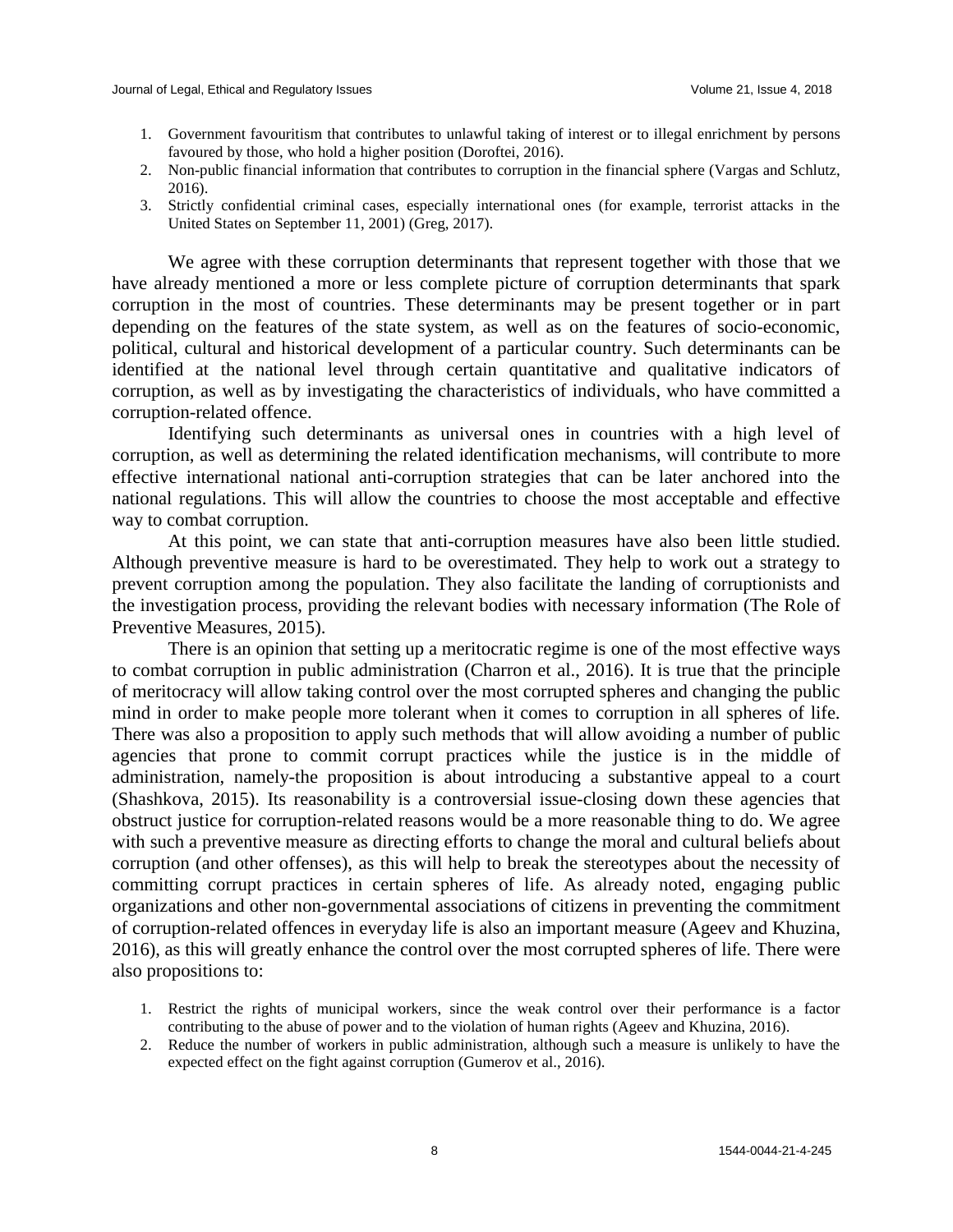Preventive anti-corruption strategies are viewed to be as follows (Lopez-Claros, 2014):

- 1. Paying civil servants well.
- 3. Creating transparency and openness in government spending.
- 4. Cutting red tape.
- 5. Replacing regressive and distorting subsidies with targeted cash transfers.
- 6. Establishing international conventions.
- 7. Deploying smart technology.

These strategies are general and non-specific, but the can frame the following anticorruption measures (How to Stop Corruption, 2018):

- 1. Giving a better salary in government jobs.
- 2. Increasing the number of workers.
- 3. Law to dismiss from service if found to be involved in corruption.
- 4. Keeping transactions online and provide a bill for every purchase.
- 5. Camera in most government offices.
- 6. Speeding up the work process in government institutes.
- 8. Making media responsible and fix laws to be so.
- 9. Verifying the selection procedures.
- 10. Keeping inflation low.
- 11. Speeding up the judgment and increasing the courts.

These preventive measures were developed for developed countries with highly developed social, economic and state institutions, but they can ground more universal anticorruption measures.

Important steps to prevent and combat corruption are the stepwise democratization of all spheres of public life, regulatory openness and transparency and the development of effective mechanisms intended for monitoring the performance of public authorities. This list also includes the control over the financial activity of civil servants (establishing a mandatory rule for civil servants on providing detailed information on all financial assets, liabilities and relationships, receipts and commercial transactions, asset sale and purchase, etc.) (Bogolib, 2015). Such a measure can lead to success in combating corruption, but its application requires a clear mechanism to be designed for such a control, as well as its in-depth study.

#### **DISCUSSION**

Most of the proposed anti-corruption measures can be effective if grounds for their application are laid. This requires appropriate methodologies to be designed and appropriate national and international laws to be drafted. Following this line of reasoning, measures aimed at strengthening of criminal liability for corruption-related offences will not be as effective as this sphere of public administration requires.

Problems regarding the criminal liability for corruption-related offences, corruption determinants and measures aimed at preventing these crimes are addressed in some studies. In particular, corruption-related offences and the criminal liability for committing them were characterized with regard to the new Romanian Penal Code (Sandu and Ciocoiu, 2015). There were studies devoted exclusively to the issues of criminal liability for bribery that is recognized as a corruption-related offence in different countries. These issues covered the bribery of parliament and municipal members, and political candidates (Calatayud, 2017).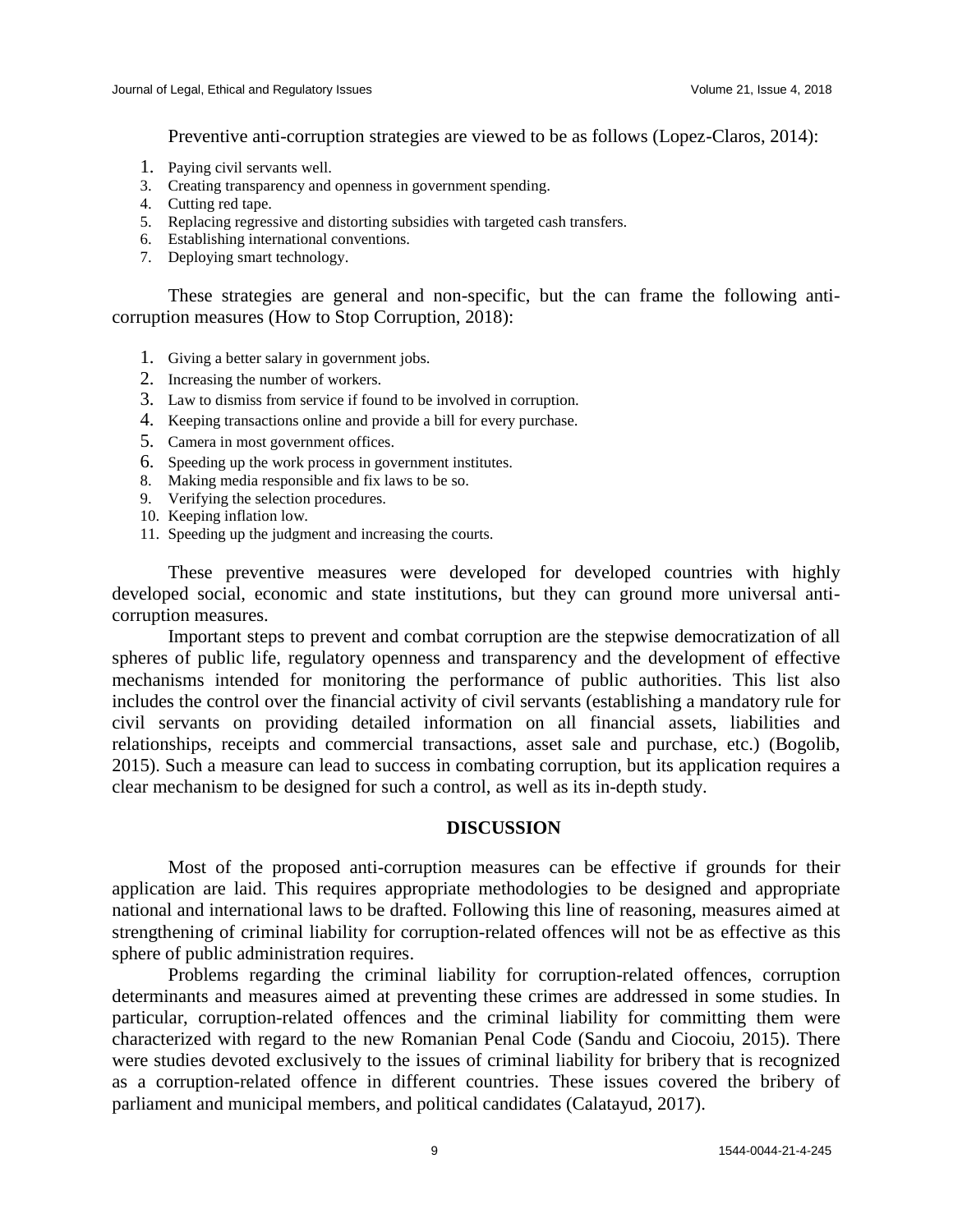Much attention is given to various aspects of the fight against corruption-related offences studied in Singapore, as this country is a leader in the eastern fight against corruption. The research compared the legal regimes of Malaysia and Singapore in terms of the control taken over the corruption-related offences (Hadi et al., 2016). The anti-corruption strategy is studied as one, which best ideas can be effectively implemented in North Korea (Quah, 2017). The specific feature of the fight against corruption in Russia was studied as a separate issue. The combat there is characterized by a high level of corruption that has formed on the back of the national history and the social attitude towards corruption that considerably complicate the fight against corruption (Shashkova, 2015).

There is a belief that a criminal liability for corruption-related offences should be imposed upon corporations as well (Arofa et al., 2015), in other words-any legal entity that adopted the international experience must hold liable for these offences. A number of national criminal codes provide for the criminal liability of legal entities, including the criminal liability for corruption-related offenses (Criminal Code of the French Republic).

Corruption can be killed only if civic institutions are involved into combat, since they are the first in line who seek such a victory. This is even more crucial in the climate of serious society alienation from power. The government attracting public organizations to full-fledged cooperation in solving problems in this area gets a chance to boost the confidence of citizens, and thereby, to achieve their goals (Abramov & Sokolov, 2017).

Therefore, the government should involve broad circles, most significant business and independent media, when implementing anti-corruption programs. The government should focus on raising legal and civic consciousness with skills of democratic behaviour, including skills of anti-corruption behaviour. The general measures listed above affect many spheres of public life and civil society.

Effective public involvement in the fight against corruption can be ensured by establishing a Public Anti-Corruption Agency uniting the representatives of major public organizations engaged in fighting corruption. Functions of this body could include (Ageev & Khuzina, 2016):

- 1. Unique policy formulation for public organizations.
- 2. Coordinating the performance of public organizations.
- 3. Public control over the activities performed by the anti-corruption agency and over the anti-corruption program implementation.
- 4. Preparing and implementing anti-corruption agreements between corporate associations and authorities.
- 5. Community outreach within the framework of anti-corruption programs.

#### **CONCLUSIONS**

Anti-corruption measures come in two types: repressive measures and preventive measures. Although the best can be achieved only if combining them, the major path towards defeating corruption is a working out of a prevention strategy.

The leading strategies of corruption prevention imply changing the way a person should think, his/her state of mind; shaping political, economic, legal and social culture of citizens; implementing social policy against corruption that imply the participation of civic institutions and population. These are also measures aimed at taking control over corruption; applying the principle of regulatory openness and transparency; taking control over activities performed by officials and workers in the economic and financial sectors of public administration.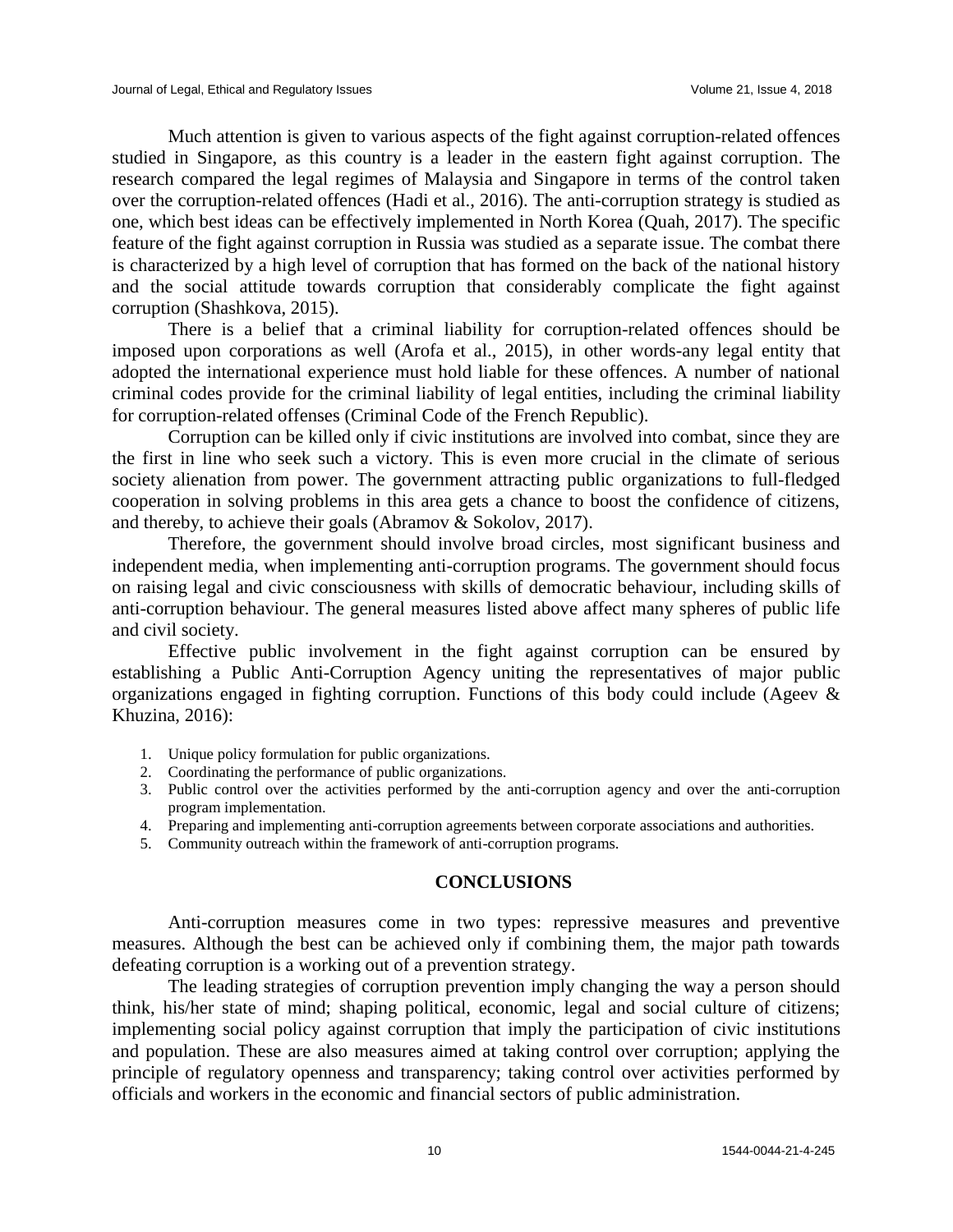This will contribute to the more effective enforcement of international criminal regulations and will create the opportunity to unify the national criminal legislation in the field of imposing responsibility for corruption-related offences. These measures will open new prospects for designing mechanisms of identifying corruption determinants in the most corrupted spheres, as well as new prospects for articulating the most effective prevention measures that will be applicable at both international and national levels of criminal law enforcement.

#### **REFERENCES**

Abramov, R.A., & Sokolov, M.S. (2017). Features of corruption in the educational sphere in the context of globalization of educational space. *The Journal of Legal, Ethical and Regulatory Issues, 20*, 1-12.

Ageev, V.N., & Khuzina, E.A. (2016) Restriction of rights and freedoms of municipal employees as means for fight against corruption. *The Journal of Legal, Ethical and Regulatory Issues, 19,* 13-19.

- Ageev, V.N., & Khuzina, E.A. (2016). Public control in the Russian federation as a means of anti-corruption enforcement. *The Journal of Legal, Ethical and Regulatory Issues, 19, 7-12.*
- Arofa, E., Yunus, A., Sofyan, A., & Borahima, A. (2015). Corporate criminal liability for corruption offences in Indonesian criminal justice system. *International Journal of Advanced Research*, *3*(8), 246-250.
- Bernardino, B., Guillamón, M.D., & Bastida, F. (2015). Determinants of urban political corruption in local governments. *Crime, Law and Social Change*, *63*(3-4), 191-210.
- Bogolib, T.M. (2015). Corruption in Ukrainian society: Problem of counteraction to effective development of economy. *East European Scientific Journal, 4*(1), 16-21.
- Calatayud, M.M. (2017). *Criminal responsibility of political decision-makers and bribery-related offences: A brief comparative analysis of some prominent aspects.* Criminal liability of political decision-makers. Retrieved from https://link.springer.com/chapter/10.1007/978-3-319-52051-3\_13
- [Charron, N.,](javascript:void(0);) Dahlström, C., & [Lapuente, V.](javascript:void(0);) (2016). Measuring meritocracy in the public sector in Europe: A new national and sub-national indicator. *[European Journal on Criminal Policy and Research,](https://link.springer.com/journal/10610) 22*[\(3\)](https://link.springer.com/journal/10610/22/3/page/1), 499-523.
- Corruption Perceptions Index. (2017). Retrieved from https://www.transparency.org/news/feature/corruption\_perceptions\_index\_2017
- Doroftei, I.M. (2016). Measuring government favouritism objectively: The case of Romanian public construction sector. *[European Journal on Criminal Policy and Research,](https://link.springer.com/journal/10610) 22*[\(3\)](https://link.springer.com/journal/10610/22/3/page/1), 399-413.
- Fazekas, M., Tóth, I.J., & King, L.P. (2016). An objective corruption risk index using public procurement data. *[European Journal on Criminal Policy and Research,](https://link.springer.com/journal/10610) 22*[\(3\)](file:///D:/Горлач%20Поліна%202/400/3), 369-397.
- Greg, M. (2017). Secrecy's corrupting influence on democratic principles and the rule of law. *International Journal for Crime, Justice and Social Democracy, 6*(4), 100-115.
- Gumerov, T.A., Habibullin, N.E., Khodzhiev, A.R., Galeev, N.R., & Mukhametgaliev, I.G. (2016). Concept and criminological characteristics of corruption criminality. *The Journal of Legal, Ethical and Regulatory Issues, 19,* 82-87.
- Gumerov, T.A., Zhadan, V.N., & Mukhametgaliyev, I.G. (2015). On criminological aspects of corruption-related criminal activity in Russia. *The Social Sciences, 10*(7), 1807-1811.
- Hadi, P.H., Khairul, A.A., & Nafsiah, M. (2016). Corruption: A comparison between Singapore and Malaysian legal regime. *Malaysian Accounting Review*, *15*(1), 275-285.
- How to Stop Corruption. (2016). *5 key ingredients, transparency international*. Retrieved from https://www.transparency.org/news/feature/how\_to\_stop\_corruption\_5\_key\_ingredients.
- How to Stop Corruption. (2018). *10 tips for prevention & eradication*. Retrieved from https://www.mindcontroversy.com/how-to-stop-corruption-eradication/
- Internal control, preventing and fighting corruption. (2008). Retrieved from http://www.cgu.gov.br/Publicacoes/institucionais/arquivos/balanco2008\_english.pdf
- Lopez-Claros, A. (2014). *Six strategies to fight corruption.* Retrieved from http://blogs.worldbank.org/futuredevelopment/six-strategies-fight-corruption

Mungiu-Pippidi, A. (2016). For a new generation of objective indicators in governance and corruption studies. *European Journal on Criminal Policy and Research, 22*[\(3\)](file:///D:/Горлач%20Поліна%202/400/3), 363-367.

Preventing corruption. (2017). Retrieved from http://www.ibac.vic.gov.au/preventing-corruption